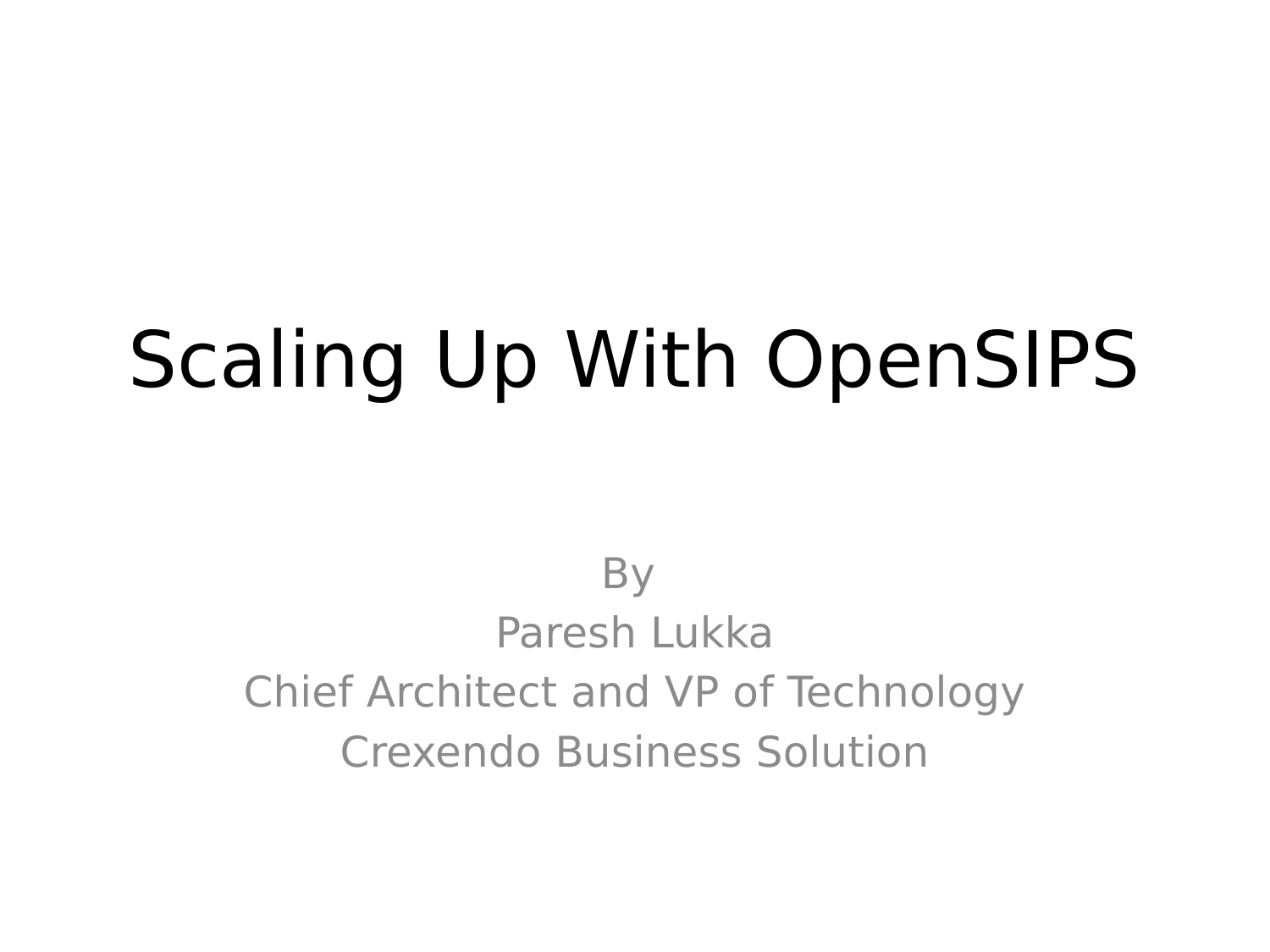# Agenda

Discuss how we built a high performance, scalable and Feature Rich Communication Platform using **OpenSIPS**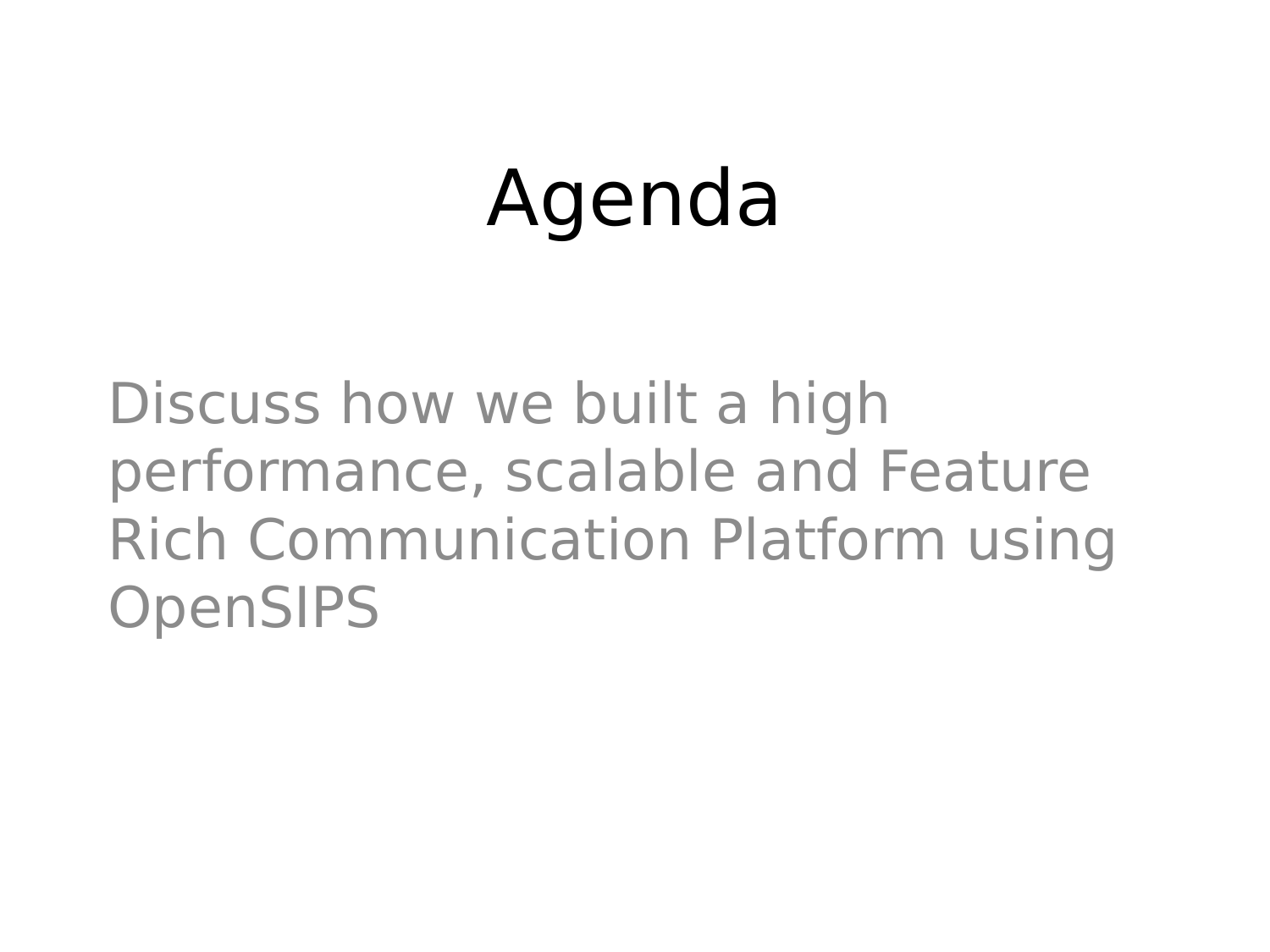# OpenSIPS Performance

Each OpenSIPS Node:

- Quad Core/8GB Memory
- Simultaneous Requests Handled by one node :
	- $\cdot$  5,000 REGISTER  $+$  3,200 NOTIFY  $+$  $1,600$  ACK + 1,200 INVITE + 600 BYE + 600 CANCEL + 300 INFO + 100 REFER = 12,600 requests/minute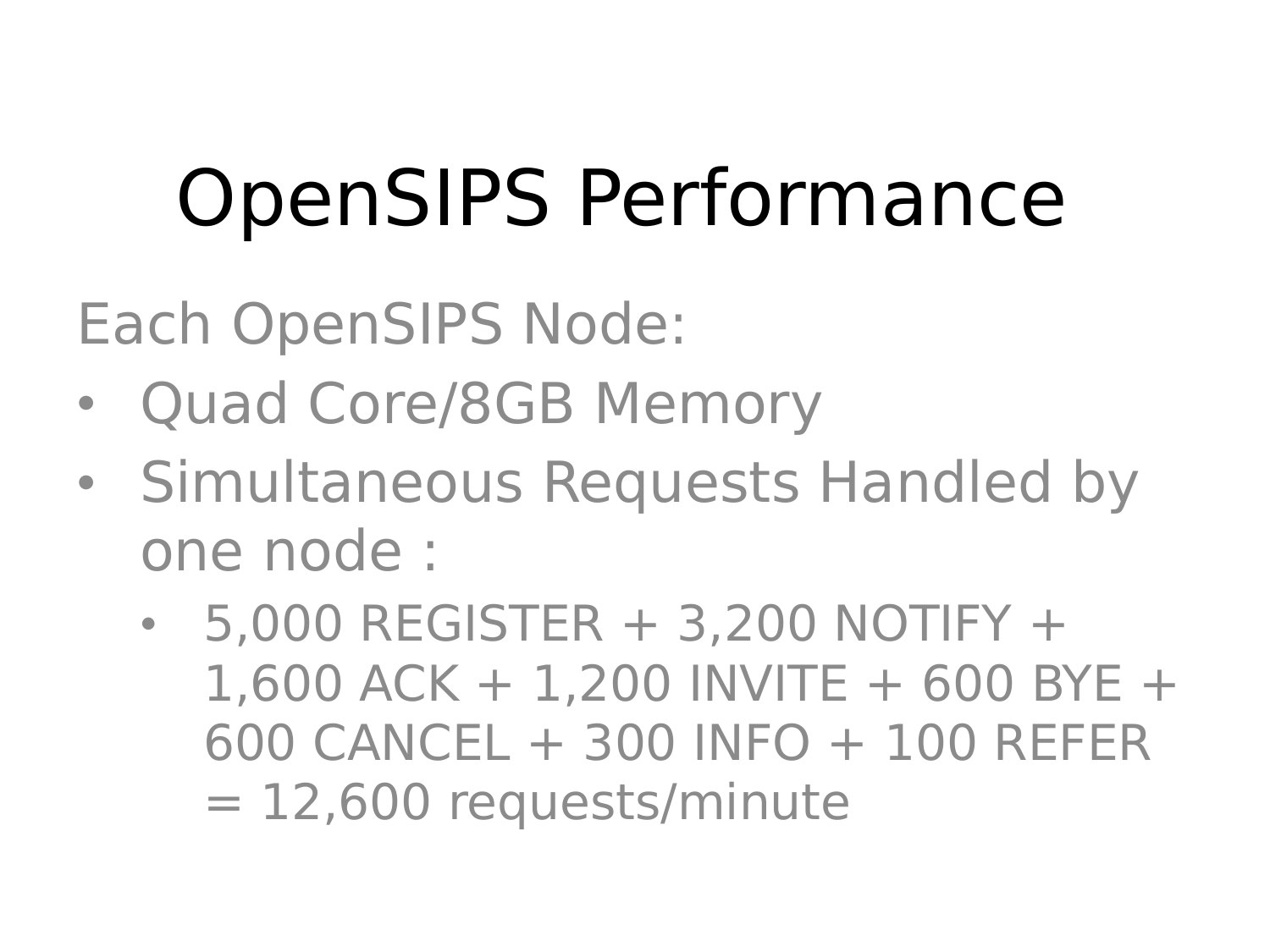# OpenSIPS Performance

- Process Creation: Average 65/sec
- Kernel Context Switching: Average 3,400/sec
- Average Memory Used: 3G
- Average CPU Used: < 3% at peak load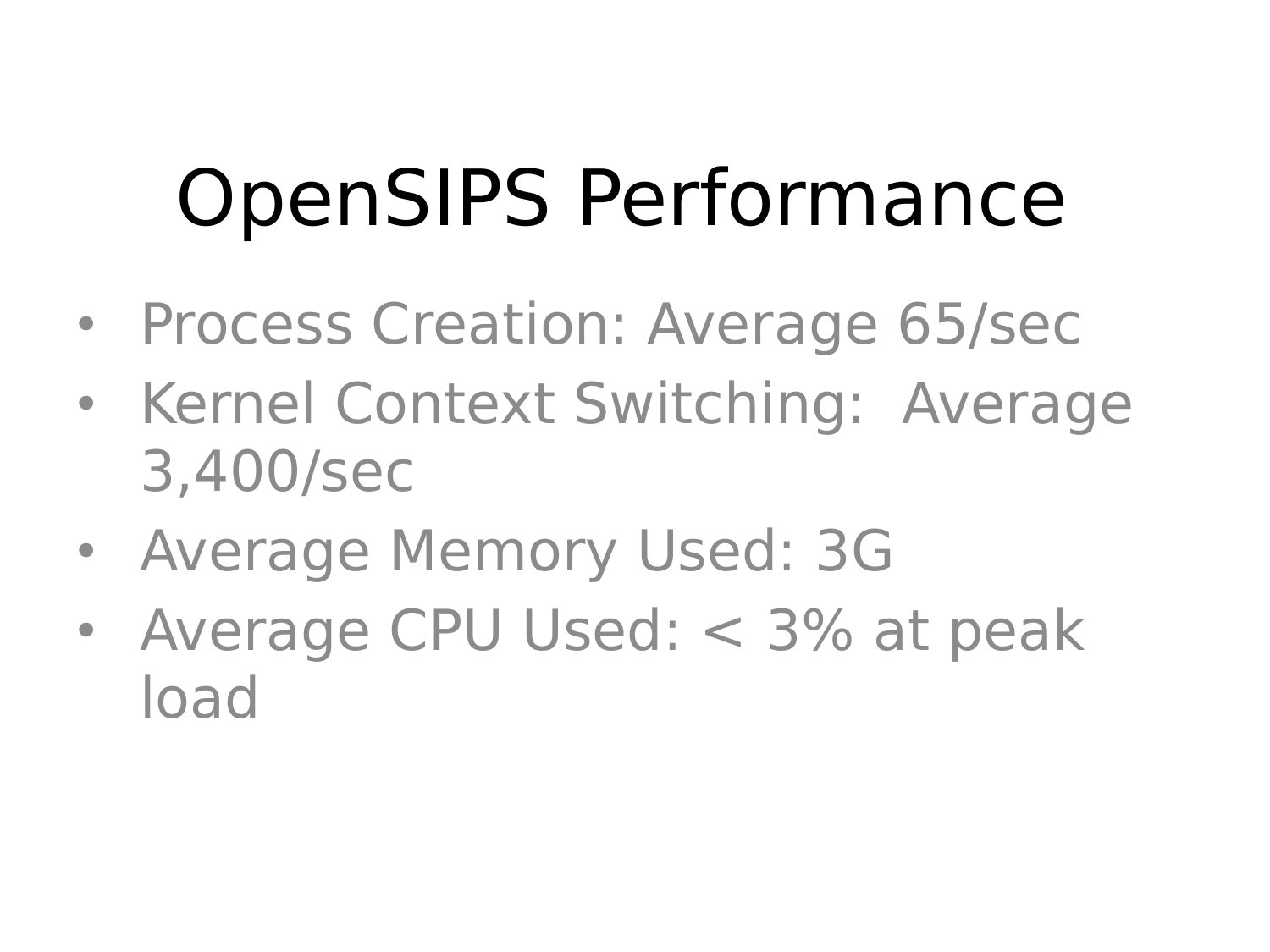# OpenSIPS - Daily Traffic Pattern

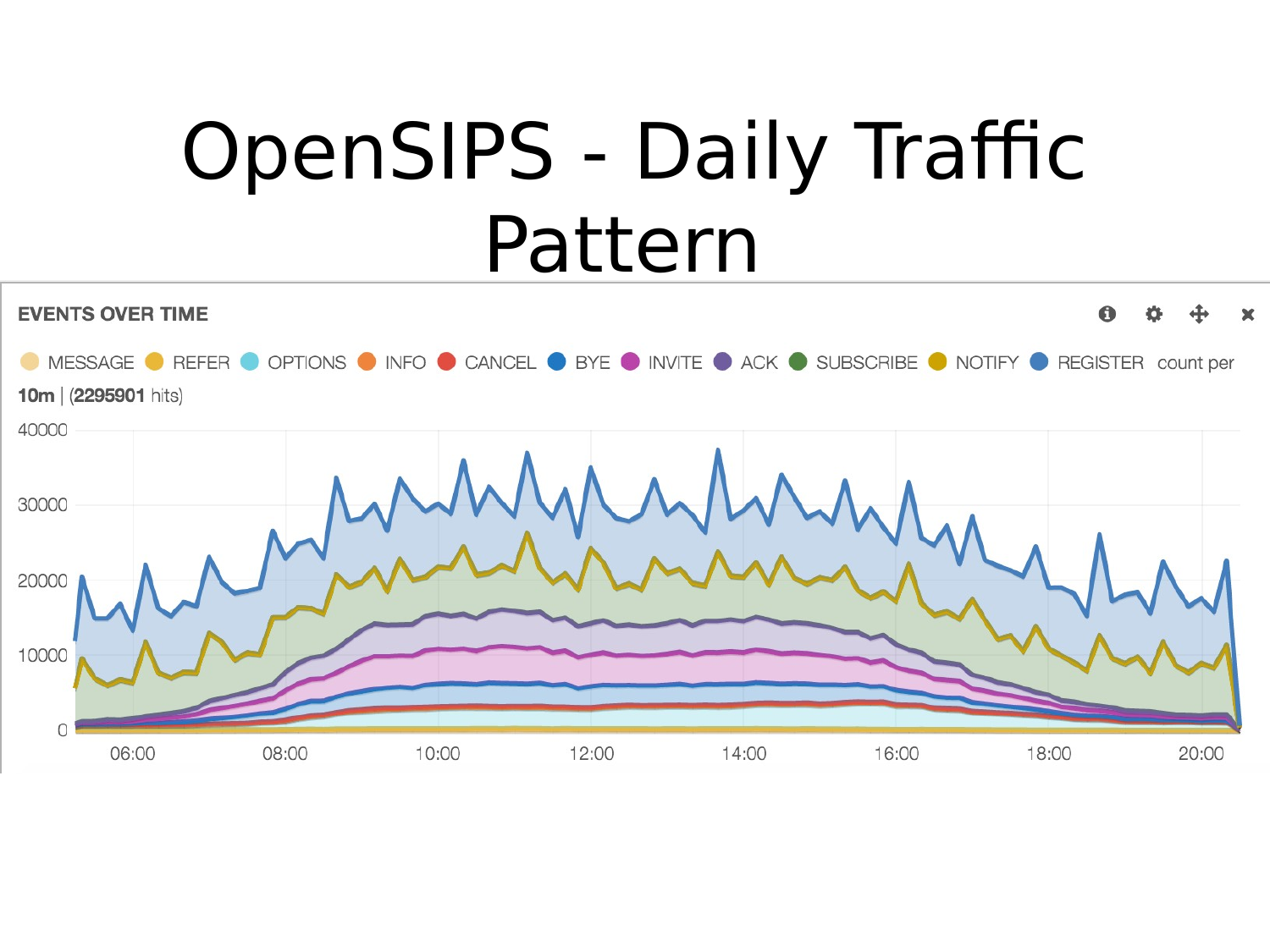### OpenSIPS – Steady Performance



Maximum: 20606.9/s

Average: 3485.6/s

Current: 2903.3/s

Context Switches: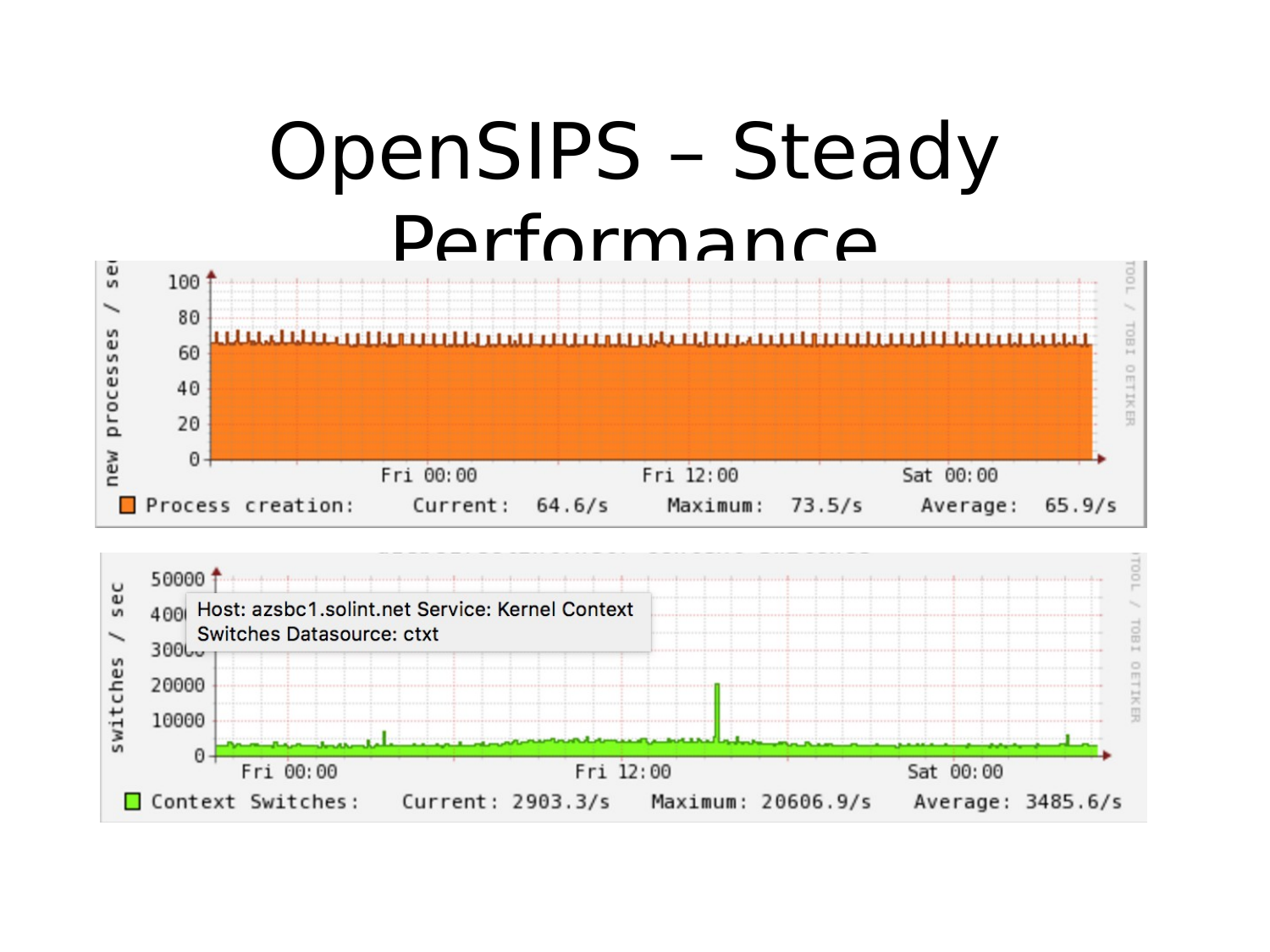#### OpenSIPS – A Lot of Room to Grow



7.8 GB RAM installed RAM used 949 MB last 950 MB avg 1090 MB max ⊓ SWAP used 0 MB last  $0$  MB  $ava$  $0$  MB max Page tables 104 MB last  $104$  MB avg  $106$  MB max RAM+SWAP+PT used 1054 MB last 1055 MB avg  $1196$  MB max Memory mapped 200 MB last 200 MB avg  $203$  MB max Committed 3185 MB avg 3148 MB last 3434 MB max Shared Memory 0 MB last  $0$  MB  $ava$  $0$  MB  $max$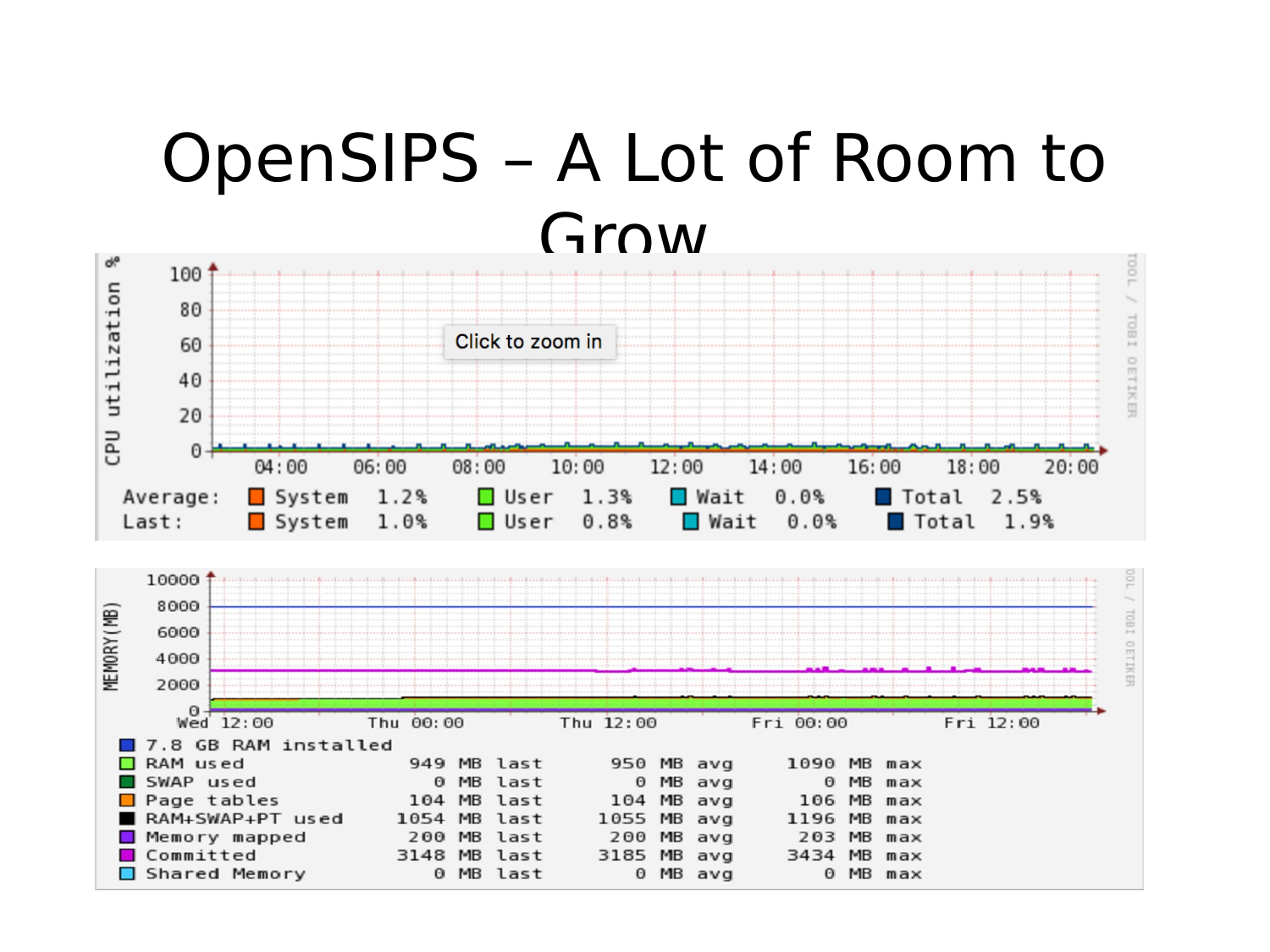# The Minimalistic Approach

- Signaling only No RTP Proxy
- Registrar
- Topology Hiding
- NAT Helper, NAT Pinging
- TLS Termination
- HA/Failover + Loadbalancing
- Dialog Caching for sticky sessions
- Pike
- Router for Different Application Clusters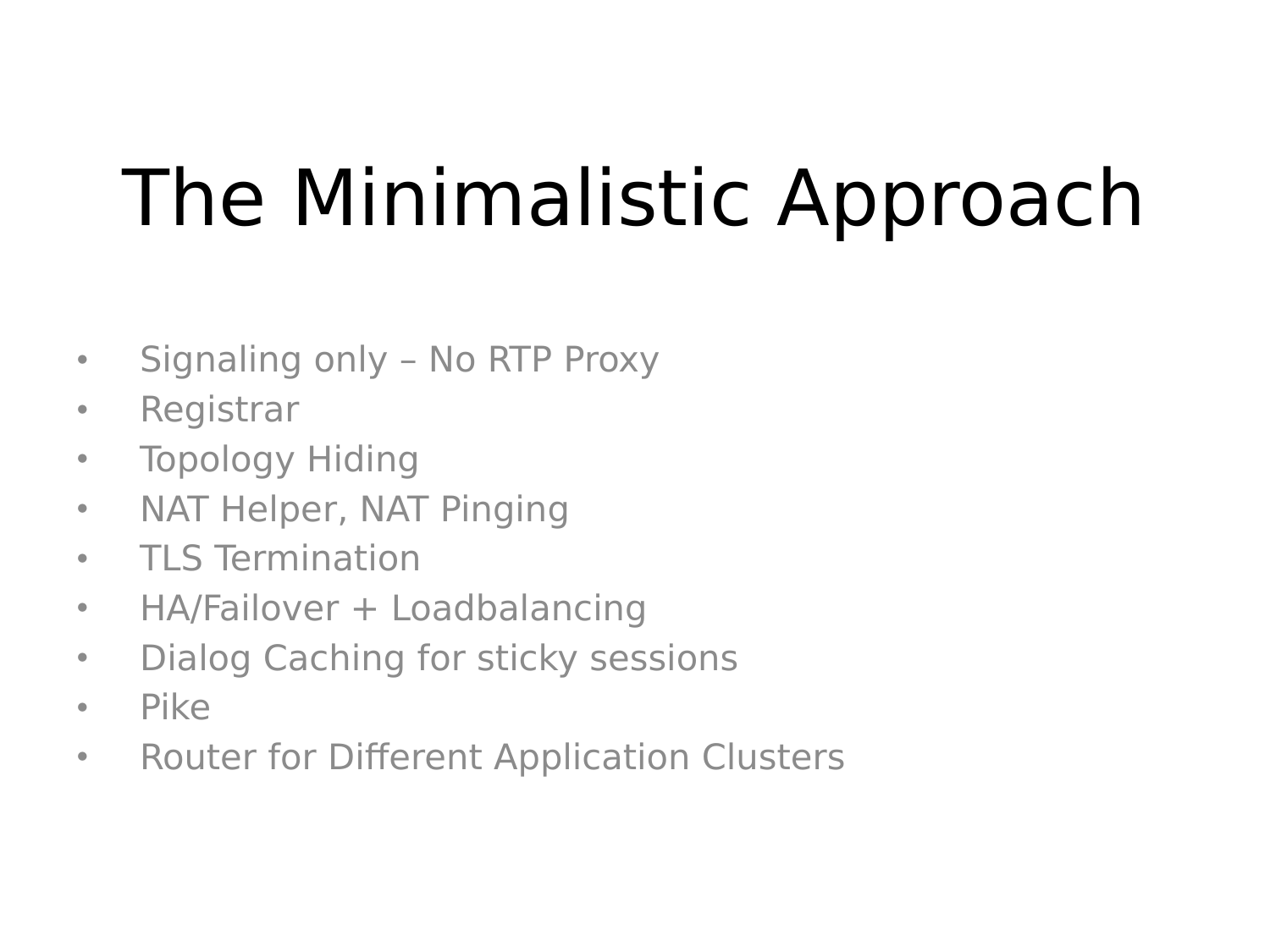### Architecture

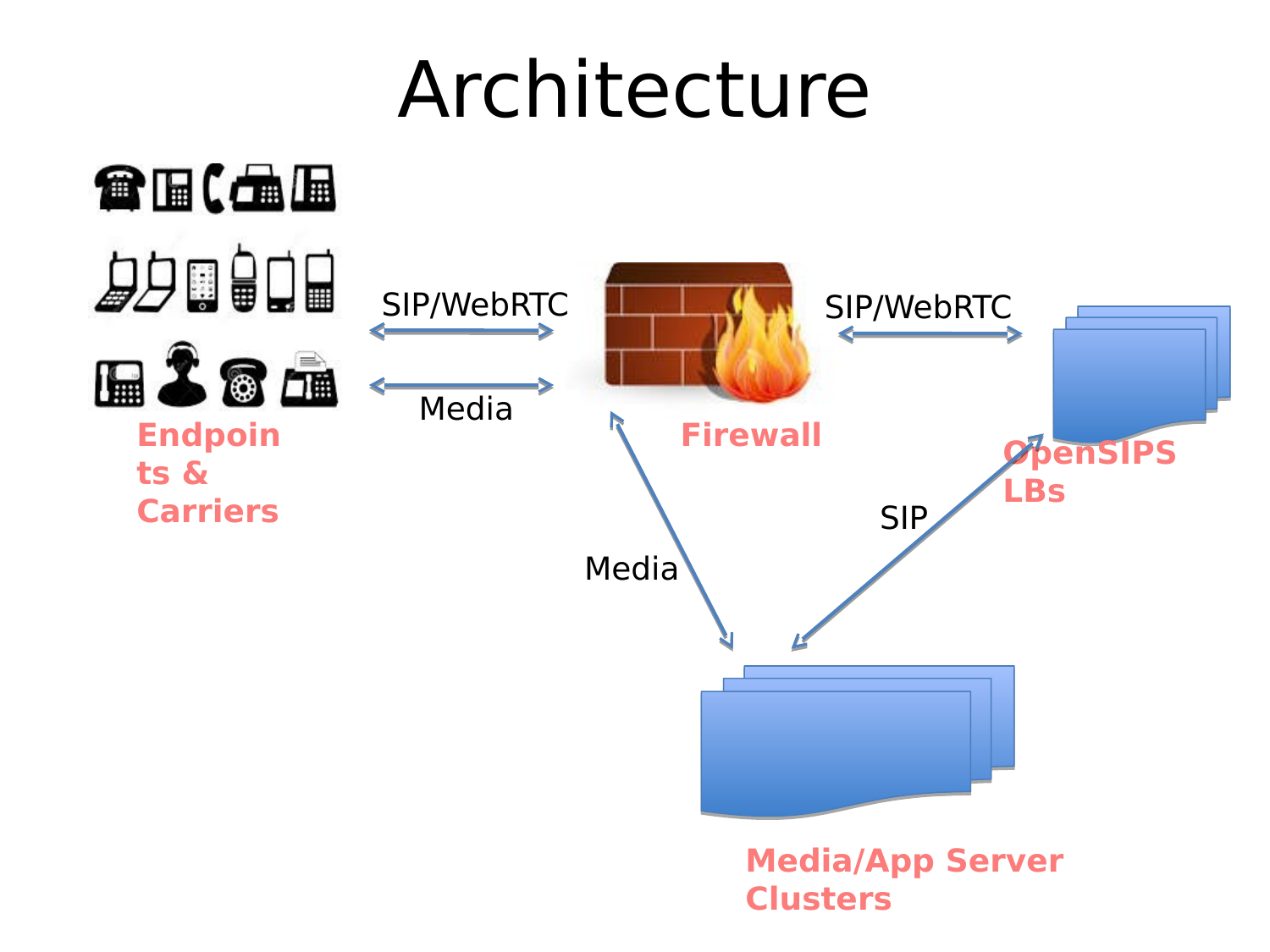# Advantages

- OpenSIPS never a point of failure Distributed Endpoints, Load Balanced Media/App Servers
- Take advantage of full feature set offered by media/app servers and not involve OpenSIPS with complicated app logic/media handling
- Use OpenSIPS as terminator of various protocol/transport and unify everything behind it – Media/App servers don't need to implement various protocols (like WebRTC) themselves
- Tremendous horizontal scalability no need for unnecessary POPs
	- Currently one OpenSIPS HA pair can handle 25 media/app servers behind it and a lot more room to grow – not CPU/memory bound at all
- Very easy maintenance/upgrade cycles. OpenSIPS dispatcher mechanism helps drying the traffic to media/app servers. Essentially zero downtime.